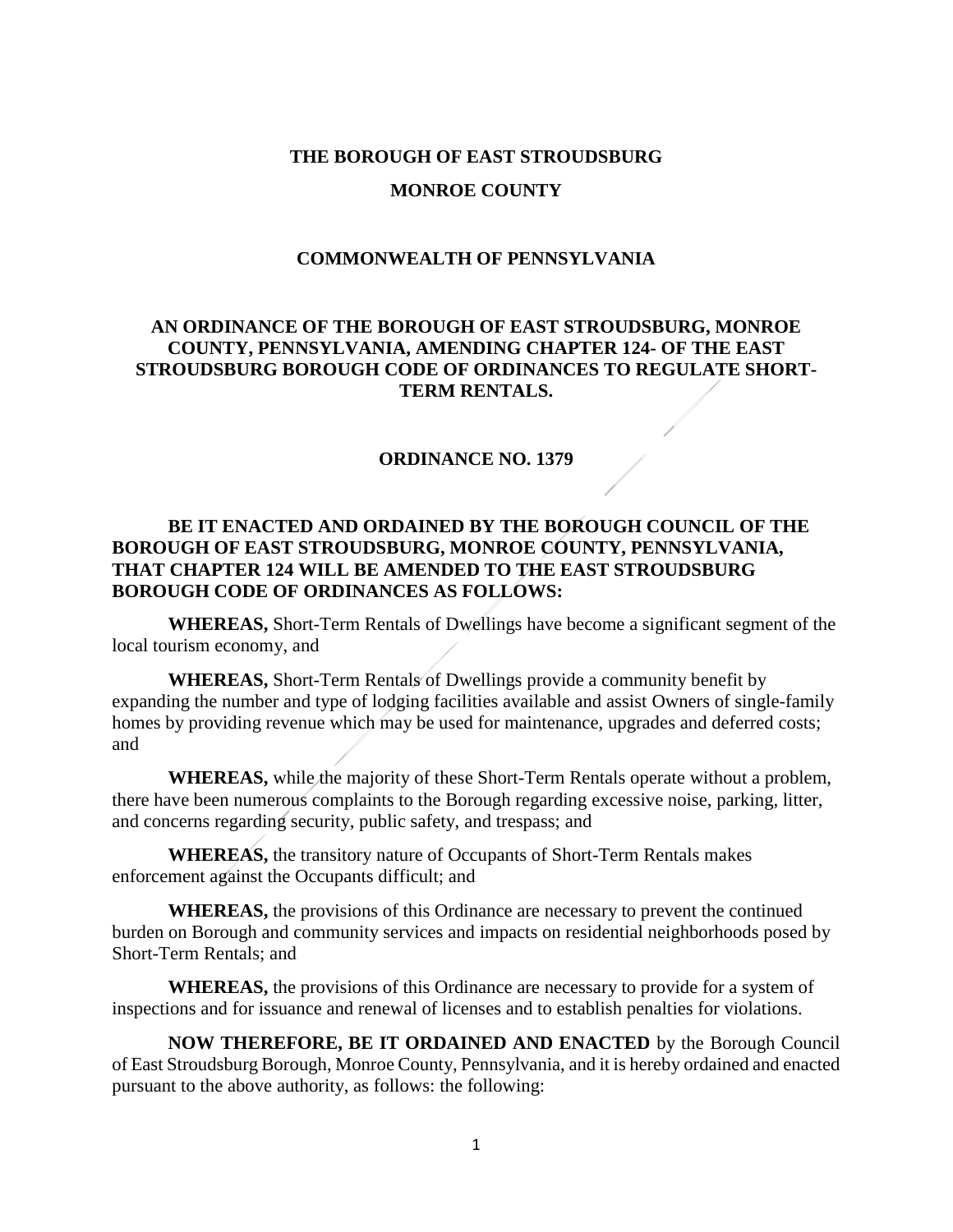# **SECTION I. Preamble.**

The preamble of this Ordinance is incorporated herein by reference and approved as part hereof.

### **SECTION II. Short Title.**

This Ordinance shall be known as "The Short-Term Rental Ordinance of East Stroudsburg Borough".

### **SECTION III. Amendment of Chapter.**

A new Article III, entitled: "SHORT-TERM RENTALS" is hereby created and added to Chapter 124 of the Code of Ordinances of East Stroudsburg Borough, to provide as follows:

# **ARTICLE III**

# **SHORT TERM RENTALS**

### **Authority, Jurisdiction and Title**

#### **§ 124-13. Title.**

This Chapter shall be known and may be cited as "The Short-Term Rental Ordinance of East Stroudsburg Borough."

#### **§ 124-14. Authority.**

Under the authority of the Pennsylvania Borough Code (including, but not limited to, under Articles XII, XXXII-A and XXXIII of such law including, but not limited to, Section 1202 subsections (1), (3), (4), (5), (8), (14) (15) (20) (61) and (65), Section 3204-A, and Section 3108), the following new ordinance text is hereby adopted as Article III of Chapter 124 in the Codified Ordinances of East Stroudsburg Borough.

#### **§ 124-15. Scope.**

The provisions of this Chapter shall apply to all residential Dwelling Units, conversions of nonresidential structures to residential dwellings, and all existing Premises within the Borough of East Stroudsburg. The Owner of the subject Premises shall be responsible for compliance with the provisions of this Chapter and the failure of an Owner, Manager, or renting occupants to comply with the provisions of this Chapter shall be deemed noncompliance by the Owner.

#### **Definitions**

# **§ 124-16. Definitions.**

As used in this Chapter, the following terms shall have the following meanings. If a term is not defined in this Chapter, but is defined in the Borough's Property Maintenance Code or Uniform Construction Codes, then that definition shall apply to this Chapter. If a term is not defined in any of those codes, but is defined elsewhere in the Borough Code, then the definition in such Chapter shall apply to this Chapter.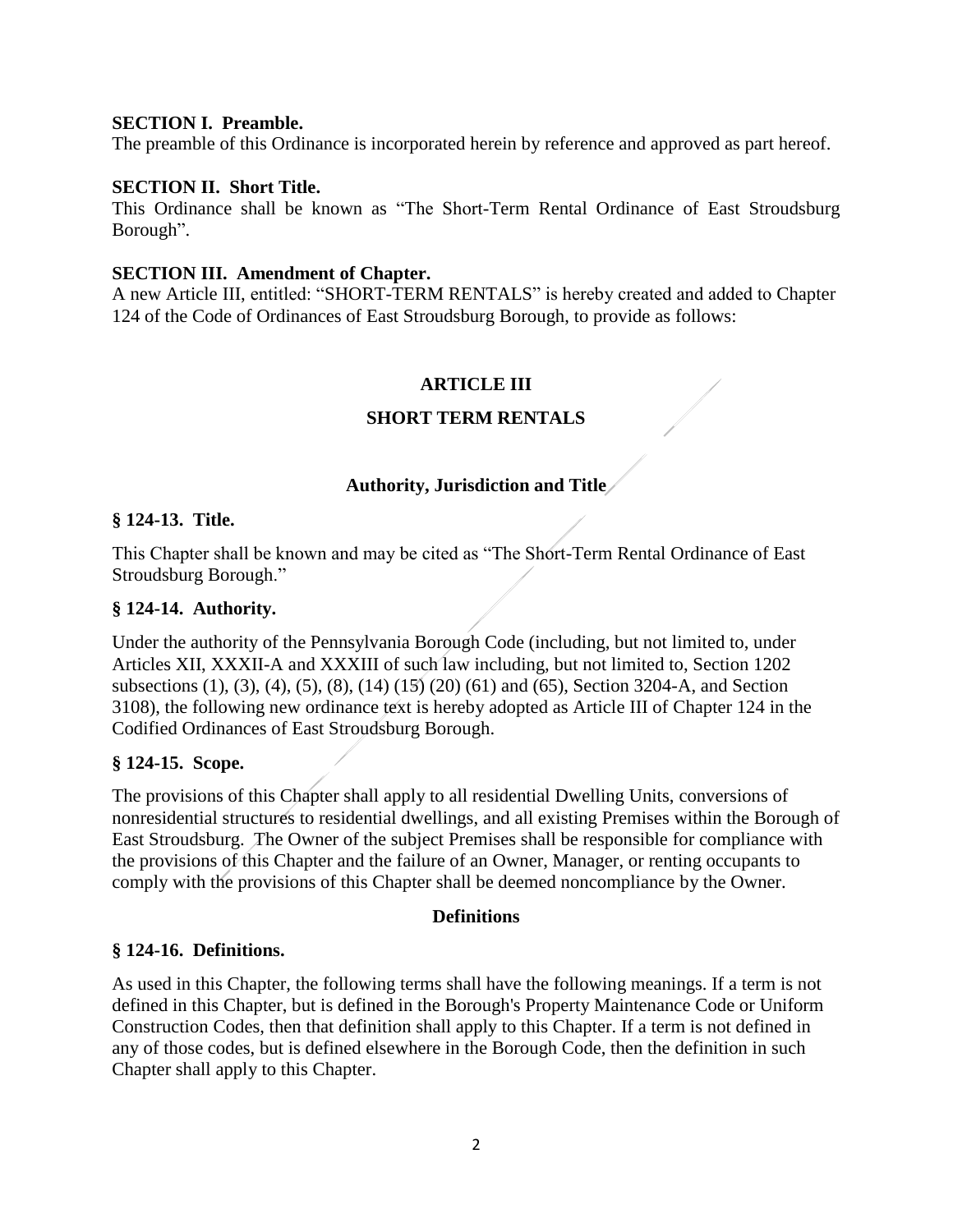CODE ENFORCEMENT OFFICER (CEO) -- The Borough-appointed Code Enforcement Officer(s) having the duty to enforce this Chapter and the Code and any assistants or deputies appointed by the Borough. At the discretion of Borough Council, an independent entity or contractor may be appointed to enforce part or all of this function under this Chapter.

FAMILY-- One or more individuals related by blood, marriage or adoption (including persons receiving formal foster care) or up to four (4) total unrelated individuals who maintain a common household and live within one Dwelling Unit, except as provided otherwise in the Code. For this purpose, "related" shall mean persons who are related by blood, marriage, adoption, civil union recognized by any state, or formal foster relationship to result in one of the following relationships: spouse, brother, sister, parent, child, grandparent, great-grandparent, grandchild, great-grandchild, uncle, aunt, niece, nephew, sister-in-law, brother-in-law, parent-in-law or first cousin. "Step" relationships shall also be included, such as step-mother. "Related" shall not include any relationship further than direct first cousins.

Notwithstanding the above definition, a family shall also be deemed to include any number of mentally or physically handicapped persons occupying a dwelling unit as a single, nonprofit housekeeping unit, if such occupants are handicapped persons as defined in Title VIII of the Civil Rights Act of 1968, as amended by the Fair Housing Amendments Act of 1988. Such unrelated individuals shall have the right to occupy a Dwelling Unit in the same manner and to the same extent as any family unit as defined above.

SHORT-TERM RENTAL – Any Residential Dwelling Unit utilized as a single-family residence rented for the purpose of overnight lodging for a period of not less than one (1) day and not more than thirty (30) days, and which meets the definition of "Hotel" for the purpose of imposing an excise tax by the County of Monroe as defined in the County of Monroe Ordinance No. 2004-03, as amended.

SHORT-TERM RENTAL LICENSE – Permission granted by the Borough to utilize a Dwelling Unit for Short-Term Rental use.

# **License Requirements and Standards**

# **§ 124-17. License Required.**

No Owner of any Premises in East Stroudsburg Borough shall operate a Short-Term Rental in East Stroudsburg Borough without first obtaining a Short-Term Rental License from the Code Enforcement Officer. Operation of a Short-Term Rental without such Short-Term Rental License is a violation of this Chapter.

# **§ 124-18. License requirements.**

- A. Application requirements.Short-Term Rental License applications shall contain all of the following information:
	- 1. The name, address, telephone number and email address of the Owner. If the Owner is not a full-time resident of the Borough of East Stroudsburg or does not live or have a primary physical work address (beyond a post office box)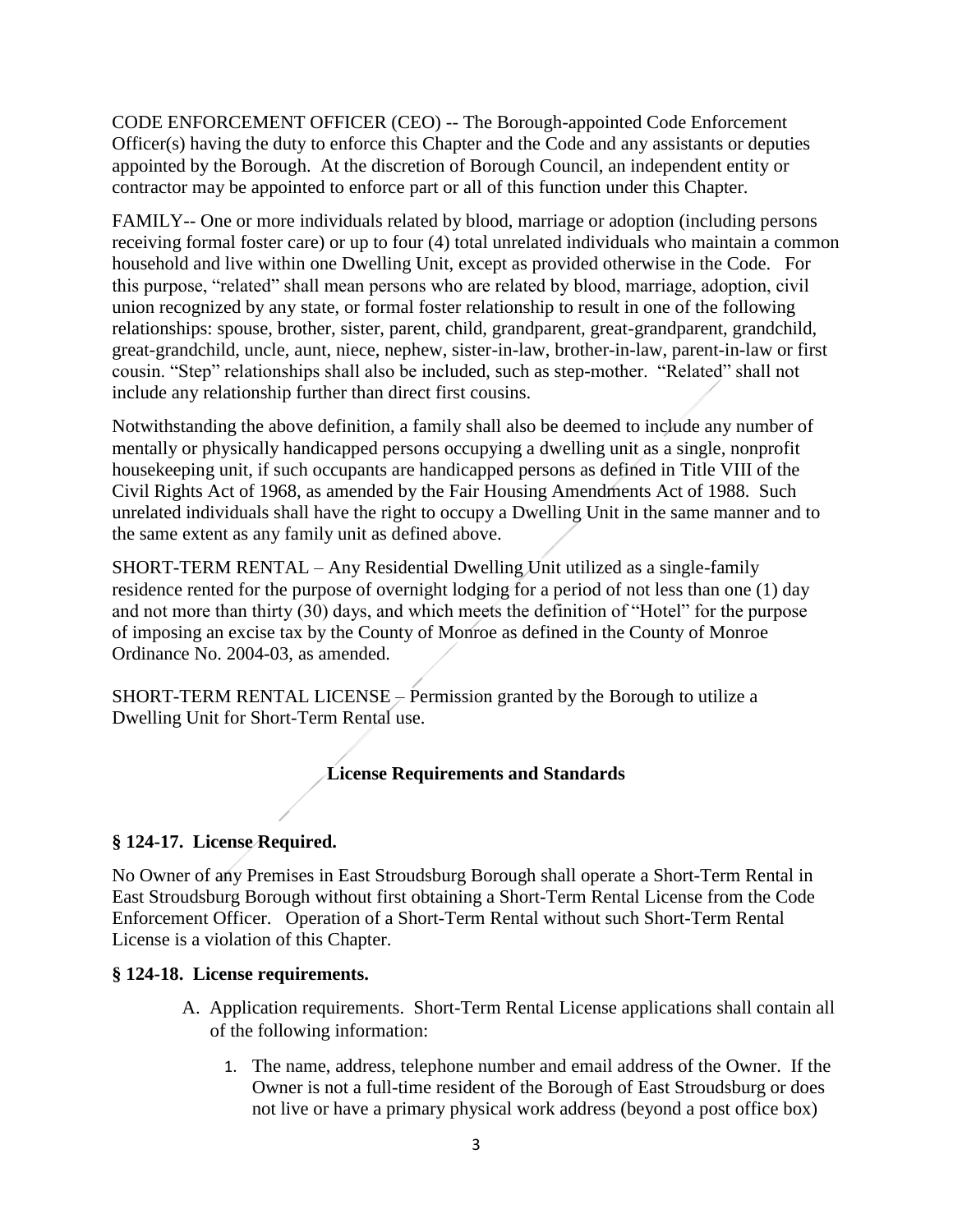within a twenty-mile radius of the Borough of East Stroudsburg and within the Commonwealth of Pennsylvania, then the Owner shall designate a Person to serve as Manager who does reside or have a primary physical work headquarters (beyond a post office box) within a twenty-mile radius of the Borough of East Stroudsburg. If the Owner is a corporation, partnership or similar entity, a Manager shall be appointed meeting the above requirements. If the Owner is not required to have, or has not designated, a Manager, then the Owner shall provide a 24-hour telephone number. If the Owner uses a Manager that Manager shall have written authorization to accept service for the owner.

- 2. The name, address, and 24-hour telephone number of the Manager.
- 3. Floor plans for the Short-Term Rental, including total habitable floor space and total number of bedrooms.
- 4. If the building is a multi-dwelling unit structure, the *total* number of dwelling units in the structure and the number of dwelling units being used as Short-Term Rentals. Each Dwelling Unit in a multi-dwelling unit structure is required to have a separate Short-Term Rental License.
- 5. A site plan showing the location and number of on-site parking spaces. If not on a central sewer system, the location, approximate age and capacity of the sewage disposal system.
- 6. Copies of current Monroe County Hotel Room Excise Tax Certificate and current Pennsylvania Sales and Use Tax License.
- 7. Signatures of both the Owner and the Manager.
- 8. Trespass Waiver signed by the Owner allowing access to the Premises for the Code Enforcement Officer and the Rental Housing Inspector for the purpose of inspection to verify compliance with this Ordinance.
- 9. Copy of the current recorded Deed for the Premises establishing ownership.
- 10. Evidence that there are no delinquent Borough water, sewer and solid waste collection fees for all properties owned, in whole or in part, by the Owner in the Borough.
- 11. A copy of a contract with a solid waste hauler to remove solid waste from the Short-Term Rental Premises. Short-Term Rental Premises are not included in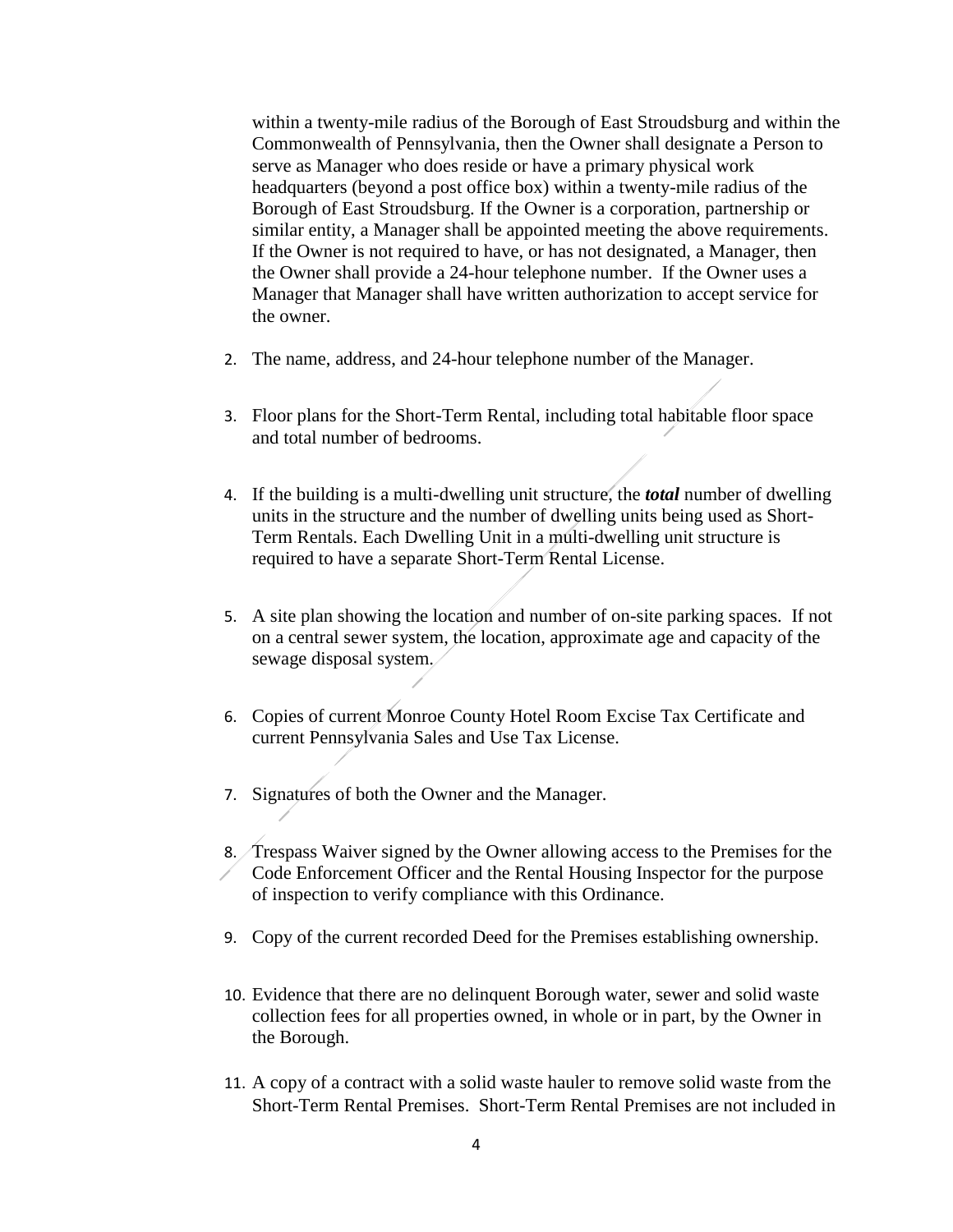the Borough's municipal solid waste collection service; Short-Term Rental Premises must have a private solid waste hauler with weekly pickup. No dumpsters are permitted.

- 12. Evidence that there are no delinquent Monroe County Hotel Room Excise Tax or Pennsylvania sales/use taxes due and owing with respect to Short-Term Rentals or all properties owned, in whole or in part, by the Owner in the Borough.
- 13. Certificate of Insurance evidencing that at least \$500,000.00 in general liability insurance is in effect with respect to the Short-Term Rental, issued by an insurance company licensed to do business in Pennsylvania, which shall be maintained in full force and effect by the Owner for the entire period the Short-Term License is in effect.
- B. A Short-Term Rental License shall be issued only to the Owner of the Short-Term Rental Premises.
	- 1. A separate Short-Term Rental License is required for each Dwelling Unit; for two-family or multi-family dwellings, a separate License shall be required for each Dwelling Unit being used as a Short-Term Rental.
	- 2. A Short-Term Rental License is effective for a period of one (1) year, or until any of the conditions of the Short-Term Rental which are governed by this Chapter are changed, whichever shall first occur. A Short-Term Rental License must be renewed annually, and also when any of the conditions of the Short-Term Rental which are governed by this Chapter are changed.
	- 3. The Owner, by making application for a Short-Term Rental License and/or accepting issuance of a Short-Term Rental License, grants permission for any and all inspections authorized by Section 124-21., below.
	- 4. The Borough will prescribe forms and procedures for the processing of License applications under this Ordinance.

# **§ 124-19. Short-Term Rental standards.**

- A. Overnight occupancy of a Short-Term Rental shall be limited to no more than one Family per Dwelling Unit.
- B. The maximum number of day guests allowed at any one (1) time, in addition to the overnight occupants, shall be seventy-five percent (75%) of the maximum overnight occupancy of the Short-Term Rental.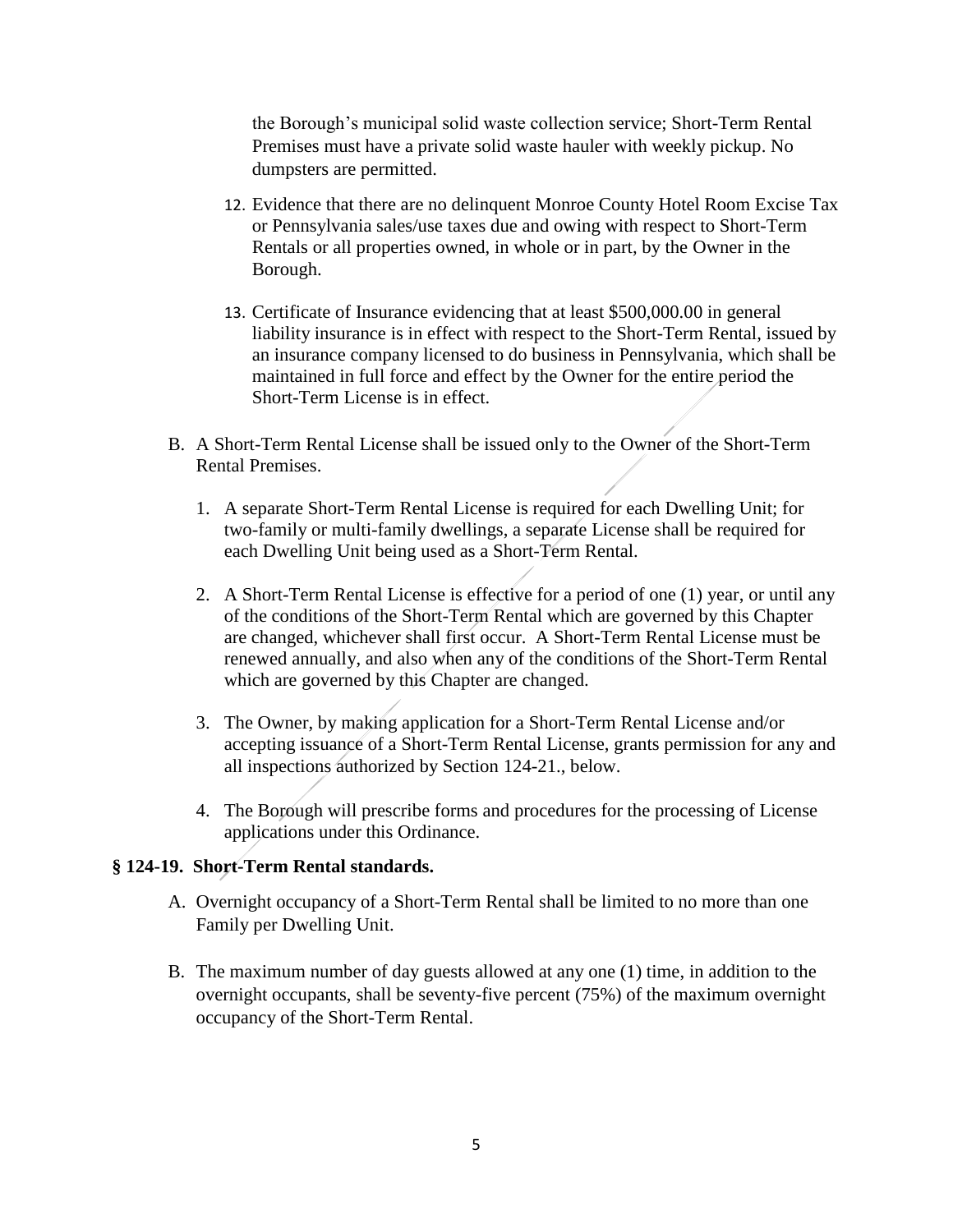- C. Off-street parking areas for Short-Term Rental uses must meet the Zoning Ordinance requirements for single-family dwellings (3 spaces/dwelling unit, stacked parking is permitted). Day visitors may park on-street in accordance with the applicable onstreet parking requirements for that street. Overnight guests must park in an approved off-street parking area, not on the street. Any expansion of parking areas for a Short-Term Rental requires prior Borough approval. Parking areas shall be maintained in a mud-free condition with paving, stone or similar material and shall count as part of the maximum lot coverage limits in Chapter 157 Attachment 2, Table of Bulk Regulations.
- D. Short-Term Rental Premises are not included in the Borough's municipal solid waste collection service; Short-Term Rental Premises must have a private solid waste hauler with weekly pickup. A copy of a contract with a solid waste hauler to remove solid waste from the Short-Term Rental Premises is required as part of the registration information included in Section 124-18.A.11. above. No dumpsters are permitted.
- E. Neither Short-Term Rental Occupants nor guests shall engage in disorderly conduct or disturb the peace and quiet of any nearby neighborhood or person by loud, unusual or excessive noise, by tumultuous or offensive conduct, public indecency, threatening, traducing, quarreling, challenging to fight, or fighting, or creating a dangerous or physically offensive condition.
- F. The Owner shall use best efforts to assure that the Occupants or guests of the Short-Term Rental do not create unreasonable noise or disturbances, engage in disorderly conduct, or otherwise violate provisions of the East Stroudsburg Borough Code of Ordinances or any state law pertaining to noise or disorderly conduct including, but not limited to, notifying the Occupants of the rules regarding Short-Term Rentals and responding when notified that occupants are violating laws, ordinances or regulations regarding their occupancy.
- G. The Owner shall, upon notification that Occupants or guests of the Short-Term Rental have created unreasonable noise or disturbances, engaged in disorderly conduct or otherwise violated provisions of the East Stroudsburg Borough Code of Ordinances or state law pertaining to noise or disorderly conduct, promptly use best efforts to prevent a recurrence of such conduct by those Occupants or guests.
- H. Overnight occupancy of recreational vehicles, camper trailers and tents at the property where the Short-Term Rental is located shall not be allowed. Outdoor overnight sleeping of occupants or guests of the Short-Term Rental is prohibited.
- I. All Short-Term Rentals shall have a clearly visible and legible notice posted within the dwelling unit on or adjacent to the front door containing the following information: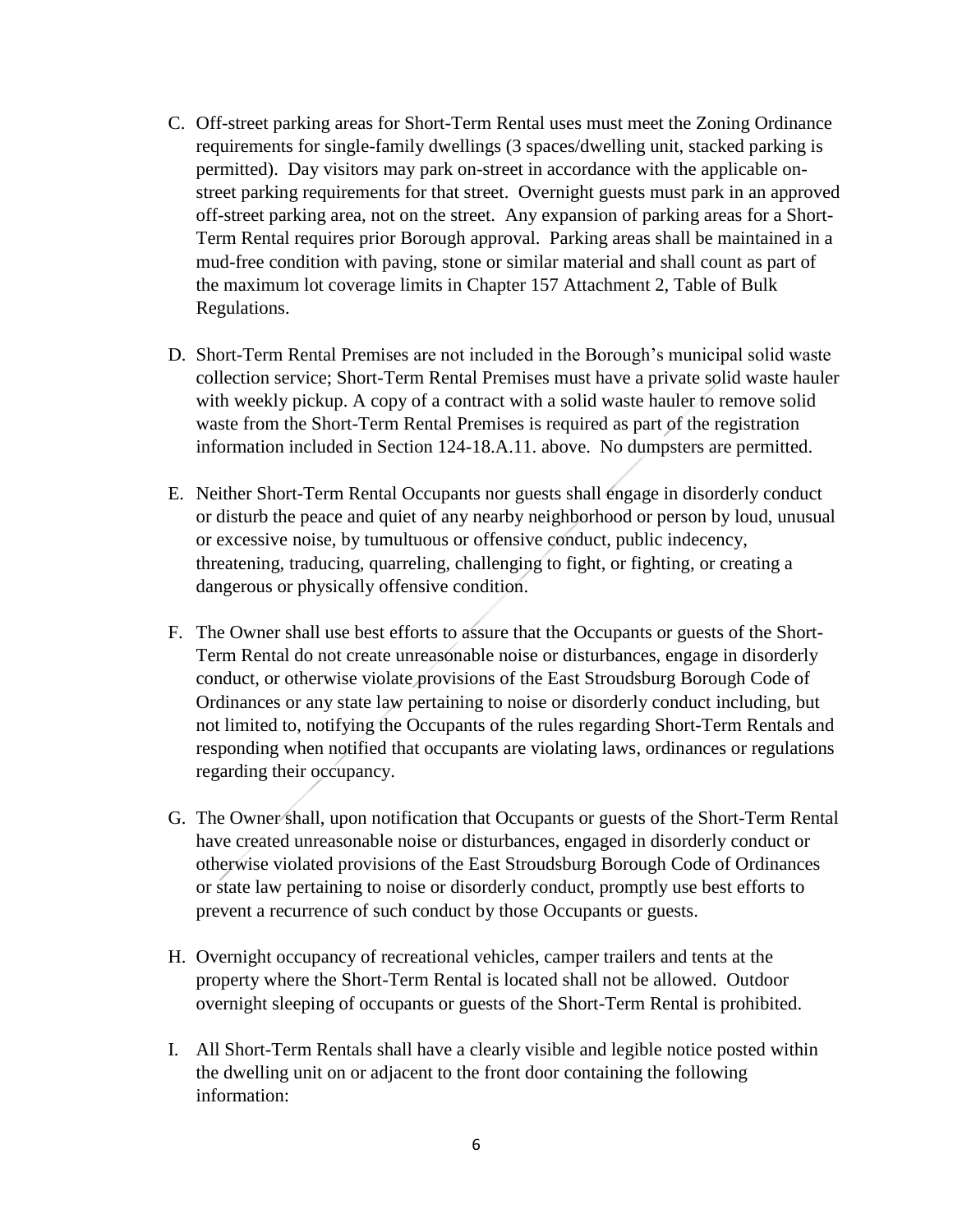- 1. The name of the Owner or the Manager of the unit, and a telephone number at which that party can be reached on a 24-hour basis.
- 2. The 911 address of the Premises.
- 3. The maximum number of Occupants permitted to stay in the Dwelling Unit and the maximum number of day guests permitted at any one (1) time.
- 4. The maximum number of all vehicles allowed to be parked on the Premises and the requirement that all overnight guest parking must be on the Premises and not in or along any private, community or public street right-of-way.
- 5. Notification that an Occupant or guest may be cited and fined for creating a disturbance or for violating other provisions of the East Stroudsburg Borough Code of Ordinances, including parking and occupancy limits.
- 6. Notification that Short-Term Rental Occupants and guests are required to make the dwelling unit available for inspection by the Code Enforcement Officer and/or Rental Housing Inspector upon request.

# **§ 124-20. Fees, term and renewal.**

- A. Short-Term Rental License fees, payable to the Borough upon the filing of a Short-Term Rental License application, shall be in such amount as may be established by resolution duly adopted by the Borough Council.
- B. Any Short-Term Rental License is valid for a period not to exceed one (1) year from the date of issuance and must be renewed annually. Short-Term Rental License renewal fees, payable to the Borough upon the filing of a Short-Term Rental License renewal application, shall be in such amount as may be established by resolution duly adopted by the Borough Council.
	- 1. Short-Term Rental License renewal shall require inspections outlined in Section 124-22, below.
	- 2. Short-Term Rental License renewal applications shall contain information regarding any changes from the immediately preceding application with respect to matters governed by this Ordinance.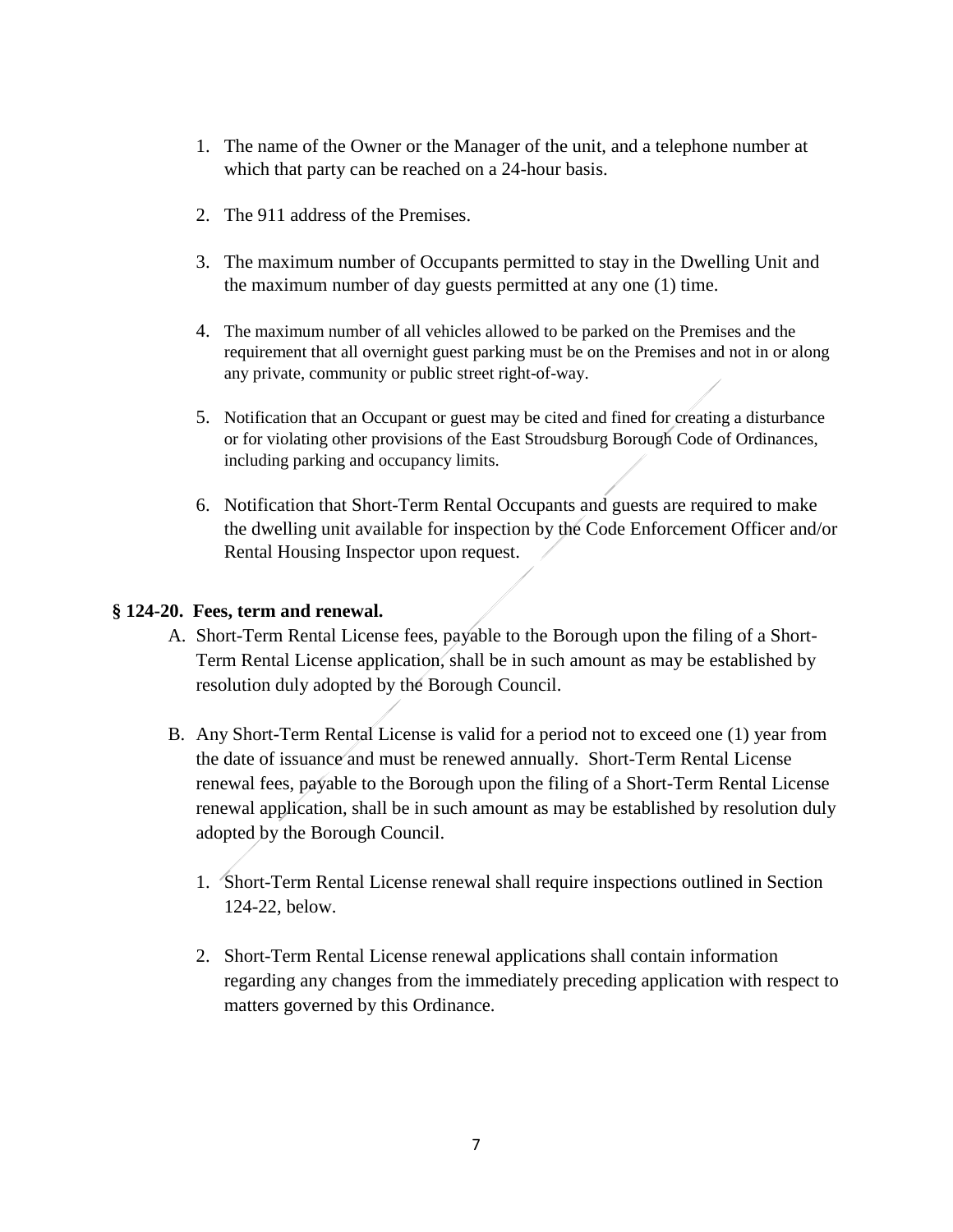# **Enforcement Officer and Inspections**

# **§ 124-21. Enforcement officer.**

- A. The East Stroudsburg Borough Code Enforcement Officer and the East Stroudsburg Borough Rental Housing Inspector shall conduct inspections, make reports and administer this Chapter, and to issue notices of violation.
- B. The Code Enforcement Officer and/or the Rental Housing Inspector, with the authorization of the Borough Council, may engage the services of competent engineers or other consultants to determine the nature and extent of any violation.

# **§ 124-22. Inspections required.**

- A. All Short-Term Rentals shall be subject to an annual inspection by the Code Enforcement Officer and the Rental Housing Inspector to verify application information, License, License renewal and/or operating requirements. All Short-Term Rentals shall be inspected to and meet the full requirements of the Borough's adopted Property Maintenance Code, which is the 2006 International Property Maintenance Code.
- B. The issuance of a Short-Term Rental License or inspection is not a warranty that the Premises is lawful, safe, habitable, or in compliance with this Chapter of the Code of Ordinances. Rather, the license indicates that the Premises are either set to be inspected on a routine basis or, if inspected, the Premises met this Chapter of the Code of Ordinance requirements on the day and at the time of the inspection.
- C. If there is reason to believe that any provision of this Chapter is being violated, the Borough Council may or may cause, through an authorized representative of the Borough, entry onto Premises for the purpose of inspection of any and all Premises, properties, buildings and/or structures located within the Borough for ascertaining the existence of violations. In those matters where the nature of an alleged violation is such that an inspection of the interior of a building or structure is necessitated, prior arrangements must be made with the owner or his agent to secure access thereof.
- D. Within the limitations of federal and state law, the Code Enforcement Officer may apply to a Magisterial District Judge or any legal authority having jurisdiction for an administrative search warrant to enter and inspect a Short-Term Rental Unit and the Premises. Such warrant is only required where access to a Short-Term Rental Unit or common areas is denied to the Code Enforcement Officer after a request to a person with a possessory interest in the regulated rental unit.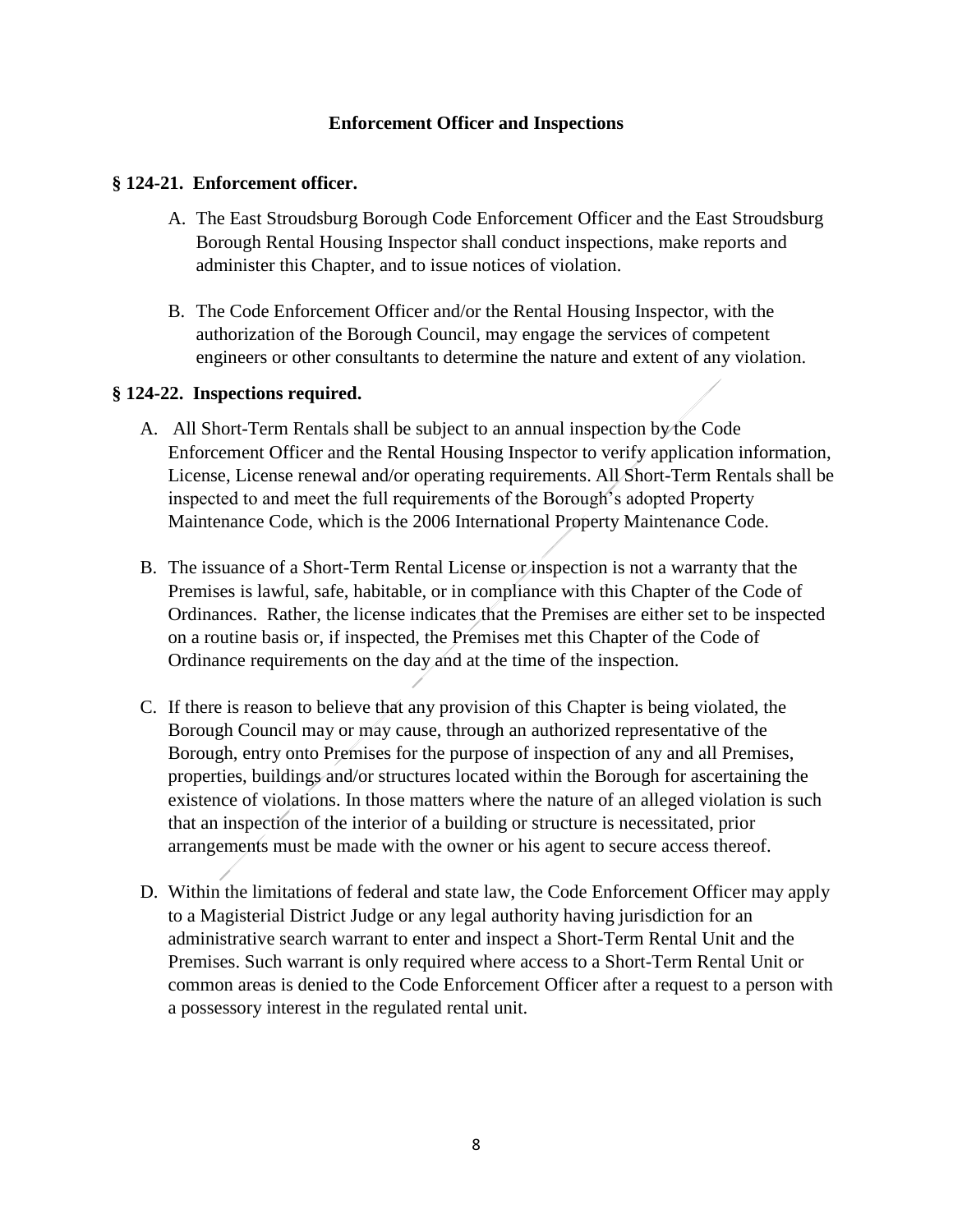# **§ 124-23. Marketing.**

The marketing of a Short-Term Rental in which the advertised occupancy exceeds the maximum occupancy requirements permitted by this Chapter, or which promotes any other activity which is prohibited by this Chapter, shall be a violation of this Chapter.

### **Violations, Penalties and Costs**

### **§ 124-24. Notice of violation.**

If it appears to an Enforcement Officer that a violation of this Chapter exists or has occurred, the Enforcement Officer shall send a written Notice of Violation to the Owner and/or Manager (if one is so designated) by personal delivery or by both United States first class and certified mail. The Enforcement Notice shall identify the Premises which is the subject of the violation, enumerate the conditions which constitute the violation, cite the specific sections of this Chapter which are violated, indicate the action required to correct the violation, and provide a time frame (established by the Enforcement Officer based upon the nature of the violation) to correct the violation

### **§ 124-25. Nuisance.**

In the interest of promoting the public health, safety and welfare, and minimizing the burden on Township and community services and impacts on community neighborhoods posed by Short-Term Rentals, a violation of any of the provisions of this Chapter is declared to be a public nuisance.

# **§ 124-26. Violations and penalties.**

- A. This Chapter shall be enforced by action brought before a Magisterial District Judge in the same manner provided for the enforcement of summary offenses under the Pennsylvania Rules of Criminal Procedure. Any Person, partnership, corporation or other entity who or which violates or permits a violation of the provisions of this Chapter shall, upon conviction in a summary proceeding, pay a fine of not less than \$100 nor more than \$1,000 per violation, plus all court costs and reasonable attorney's fees incurred by East Stroudsburg Borough in the enforcement proceedings, and/or be imprisoned to the extent allowed by law for the punishment of summary offenses. Each day or portion thereof that a violation exists or continues shall constitute a separate violation. Further, the appropriate officers or agents of East Stroudsburg Borough are hereby authorized to seek equitable relief, including injunction, to enforce compliance with this Chapter. All fines, penalties, costs and reasonable attorneys' fees collected for the violation of this Chapter shall be paid to East Stroudsburg Borough for its general use.
- B. In addition to, but not in limitation of, the provisions of Section, the Code Enforcement Officer may either revoke, or deny an application to renew, a Short-Term Rental License for three (3) violations of this Chapter in any rolling twelve (12) calendar month period.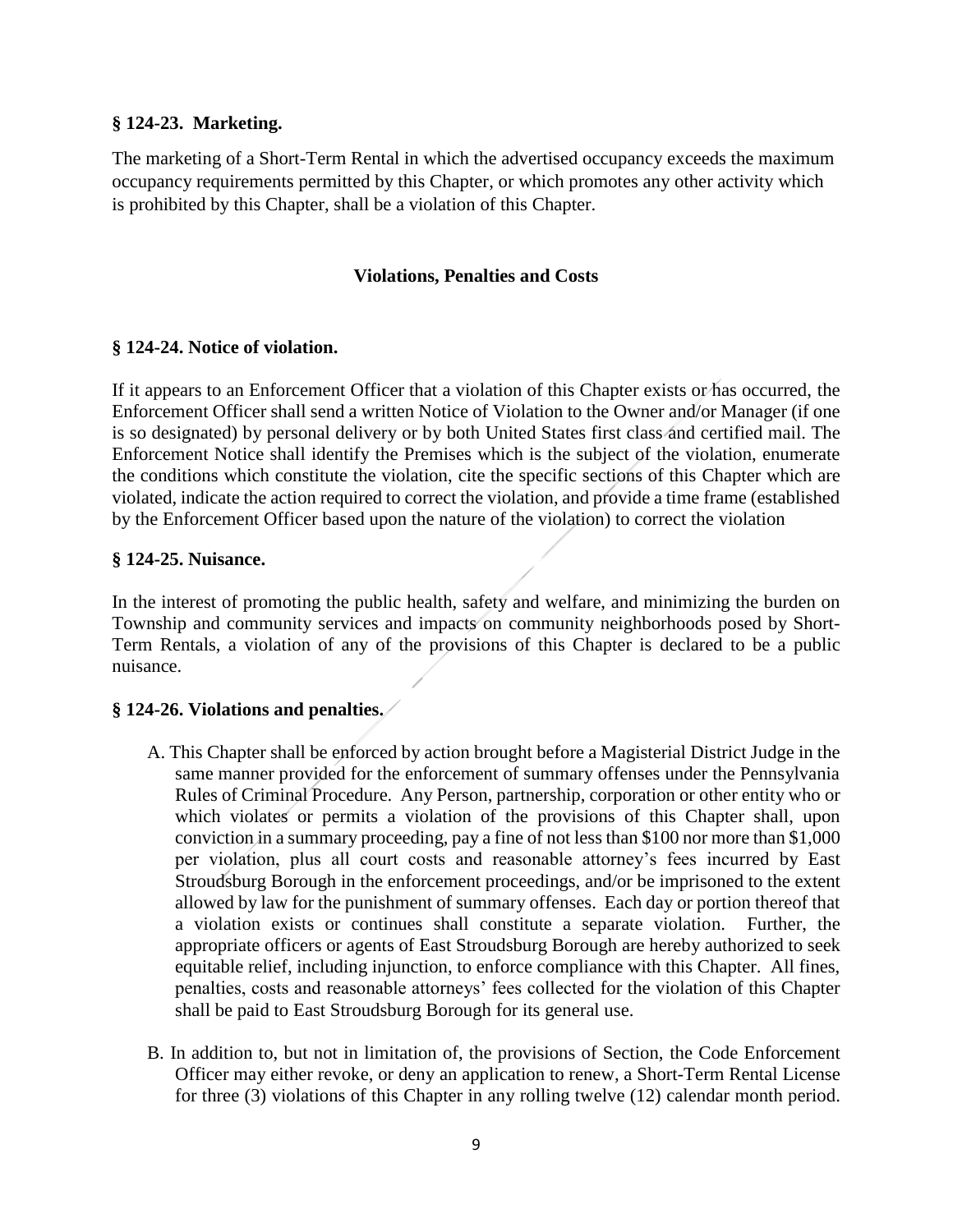The revocation or denial to renew a Short-Term Rental License shall continue for six (6) months for the first set of three (3) violations, and continue for one (1) year for any subsequent sets of violations.

# **§ 124-27. Owners severally responsible.**

If the premises are owned by more than one Owner, each Owner shall jointly and severally be responsible for violations of this Chapter.

# **§ 124-28. Appeals.**

- A. Appeals of a determination of the Code Enforcement Officer under this Chapter to deny any application for, or to renew, a Short-Term Rental License, or to revoke a Short-Term Rental License, shall be filed with the Property Maintenance Board of Appeals at the Borough business office within thirty (30) days of the date of the determination appealed from. Appeals shall be processed as follows:
	- (1) All appeals shall be in writing and signed by the Appellant on forms prescribed by the Borough, and shall be accompanied by a fee, the amount of which shall be established by the Borough Council, which may include notice and advertising costs, and necessary administrative overhead in relation to the hearing.
	- (2) Each appeal shall fully set forth the determination appealed from, a detailed reason or basis for the appeal, and the relief sought. Every appeal shall refer to the specific provision of circumstances of the case.
- B. Hearings. The Property Maintenance Board of Appeals shall conduct hearings and make decisions pursuant to the Act of December 2, 1968 (P.L. 1133, No. 353), known as the "Local Agency Law", and in accordance with the following requirements:
	- (1) Written notice shall be given and written notice shall be given to the Appellant, the Code Enforcement Officer and to any person who has made timely request for the same. Written notices shall be given at such time and in such manner as shall be prescribed by rules of the Property Maintenance Board of Appeals, but not less than fifteen (15) days prior to the hearing.
	- (2) The hearing shall be held within 60 days from the date of the appeal is filed, unless the Appellant has agreed in writing to an extension of time.
	- (3) The hearings shall be conducted by the Property Maintenance Board of Appeals. The decision or, where no decision is called for, the findings. shall be in writing by the Property Maintenance Board of Appeals within forty-five (45) days after the conclusion of the hearing, unless the Appellant has agreed in writing to an extension of time, and shall be communicated to the Appellant and any other parties who have entered their written appearance and requested a copy of the decisions, at the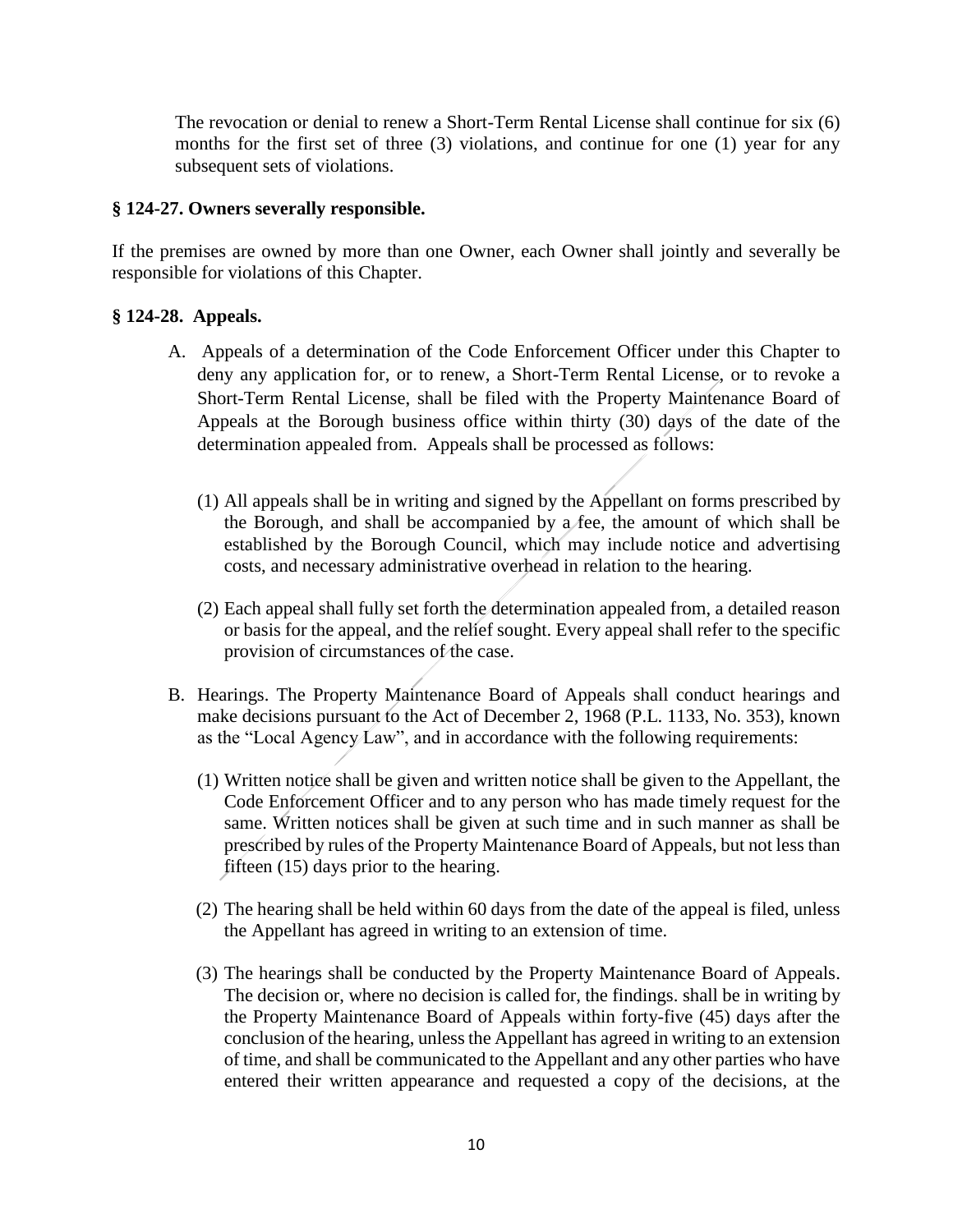addresses provided by them either by personal delivery or by United States First Class mail, postage prepaid.

(4) The Chairman or Acting Chairman of the Board of Appeals or the hearing officer presiding shall have power to administer oaths and issue subpoenas to compel the attendance of witnesses and the production of relevant documents and papers, including witnesses and documents requested by the parties.

- (5) The parties shall have the right to be represented by counsel and shall be afforded the opportunity to respond and present evidence and argument and cross-examine adverse witnesses on all relevant issues.
- (6) Formal rules of evidence shall not apply, but irrelevant, immaterial or unduly repetitious evidence may be excluded.
- (7) The Property Maintenance Board of Appeals may, but is not required to make a stenographic record of the proceedings. In the event a stenographic record of the proceedings is not provided by the Property Maintenance Board of Appeals, a stenographic record shall be made and kept at the request of any party agreeing to pay the costs thereof. Any party or other person desiring a copy of the stenographic record shall order the copy directly from the stenographer who prepared the same and shall pay the cost imposed by the stenographer for the copy directly to the stenographer.
- (8) The Property Maintenance Board of Appeals shall not communicate, directly or indirectly, with any party or any party's representatives in connection with any issue involved except upon notice and opportunity for all parties to participate; shall not take notice of any communication, reports, staff memoranda or other materials, except advice from their solicitor, unless the parties are afforded an opportunity to contest the material so noticed; and shall not inspect the site or its surroundings after the commencement of hearings with any party or any party's representative unless all parties are given an opportunity to be present.

# **Miscellaneous Provisions**

# **§ 124-29. Severability.**

If any section, provision or portion of this Ordinance shall be held invalid or unconstitutional by any Court of competent jurisdiction, such decision shall not affect any other section, clause, provision or portion of this Ordinance so long as it remains legally enforceable minus the invalid portion. The Borough reserves the right to amend this Ordinance or any portion thereof from time to time as it shall deem advisable in the best interest of the promotion of the purposes and intent of this Ordinance, and the effective administration thereof.

# **§ 124-30. Repealer.**

All Ordinances or parts of Ordinances which are inconsistent herewith are hereby repealed.